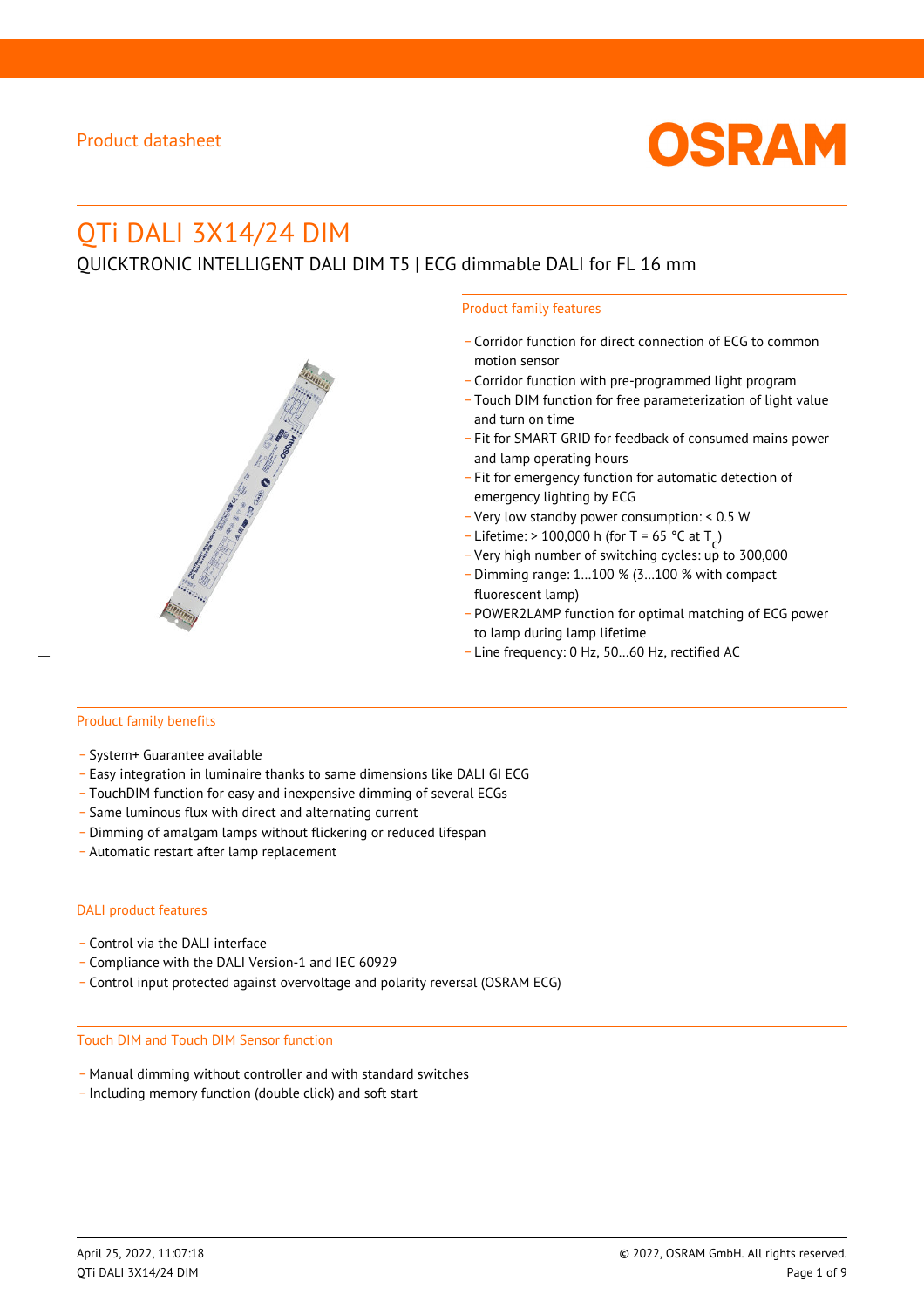## Areas of application

- \_ Suitable for use in emergency lighting systems as per EN 50172/DIN VDE 0108-100
- \_ Installation in emergency lighting systems according to IEC 61347-2-3, appendix J
- Industry
- \_ Open-plan offices, corridors and storage rooms
- \_ Public buildings
- \_ Sports halls and factories
- .<br>- Strip lighting
- \_ Shop lighting
- \_ Suitable for luminaires of protection class I

 $\overline{a}$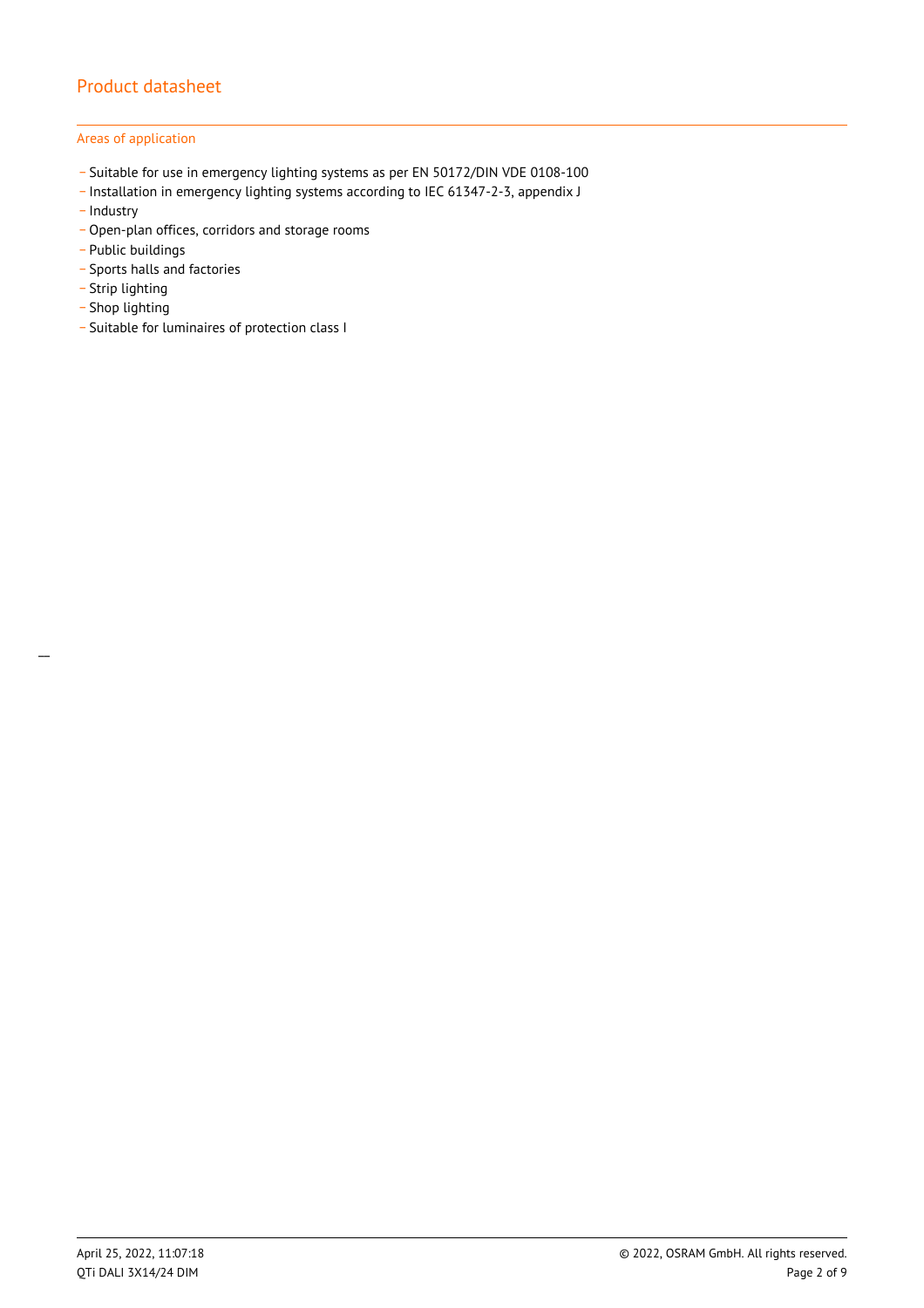## Technical data

## **Electrical data**

| Input voltage AC                         | 198264 V              |
|------------------------------------------|-----------------------|
| Nominal voltage                          | 220240 V              |
| <b>Mains frequency</b>                   | 5060 Hz               |
| Input voltage DC                         | 154.276 V             |
| Maximum output power                     | $3 \times 24$ W       |
| <b>Efficiency in full-load</b>           | $92\%$ <sup>1)</sup>  |
| Networked standby power                  | < 0.50 W <sup>1</sup> |
| <b>Operating frequency</b>               | 40100 kHz             |
| Max. ECG no. on circuit breaker 10 A (B) | $12^{2}$              |
| Max. ECG no. on circuit breaker 16 A (B) | $19^{2}$              |
| Inrush current                           | 35 A                  |

1) at 230 V, 50 Hz

2) Type B

 $\overline{a}$ 

## **Light technical data**

**Starting time** 0.6 s <sup>1)</sup>

1) Optimized preheat start

## **Dimensions & weight**



| Length                           | 360.0 mm                             |
|----------------------------------|--------------------------------------|
| <b>Width</b>                     | $40.0$ mm                            |
| <b>Height</b>                    | $21.0$ mm                            |
| Mounting hole spacing, length    | 350.0 mm                             |
| <b>Product weight</b>            | 386.00 g                             |
| Cable cross-section, output side | $0.51.5 / 0.51.0$ mm <sup>2 1)</sup> |
| Cable cross-section, input side  | $0.51.5 / 0.51.0$ mm <sup>2 1)</sup> |
|                                  |                                      |

1) Solid leads / Flexible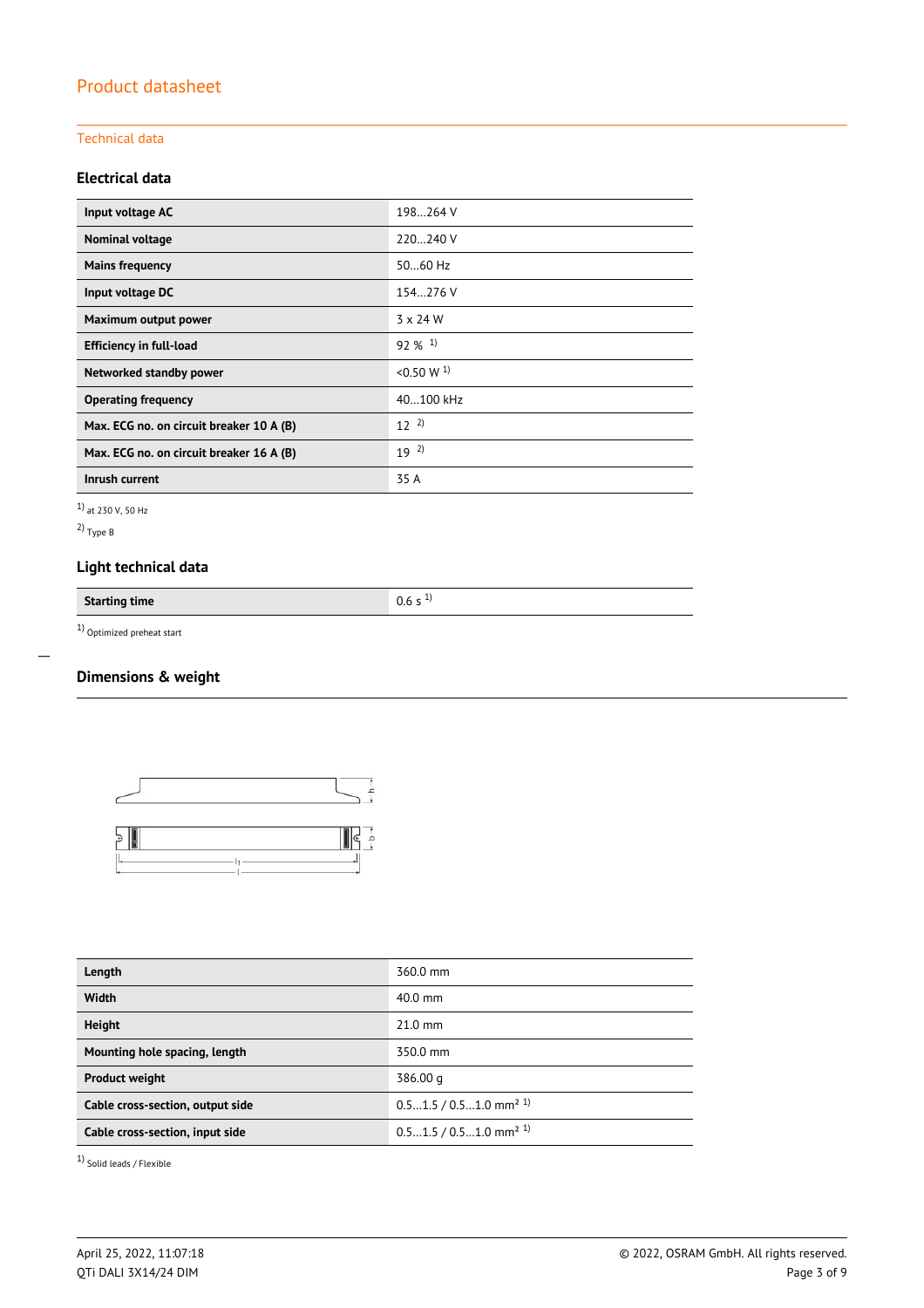## **Temperatures & operating conditions**

| Ambient temperature range                | +10+50 °C             |
|------------------------------------------|-----------------------|
| Permitted rel. humidity during operation | $585\%$ <sup>1)</sup> |

1) Maximum 56 days/year at 85 %

## **Lifespan**

<sup>1)</sup> At T<sub>case</sub> = 65°C at T<sub>c</sub> point / 10% failure rate

## **Expected Lifetime**

| Product name                   | Lamp group     |                              |        |        |        |
|--------------------------------|----------------|------------------------------|--------|--------|--------|
| OTi DALI 3X14/24<br><b>DIM</b> | DULUX L 24 W   | ECG ambient temperature [ta] | 40     | 50     | 60     |
|                                |                | Temperature at tc-point [°C] | 55     | 65     | 75     |
|                                |                | Lifetime [h]                 | 100000 | 100000 | 90000  |
|                                | <b>HE 14 W</b> | ECG ambient temperature [ta] | 40     | 50     | 60     |
|                                |                | Temperature at tc-point [°C] | 50     | 60     | 70     |
|                                |                | Lifetime [h]                 | 100000 | 100000 | 100000 |
|                                | HO 24 W        | ECG ambient temperature [ta] | 40     | 50     | 60     |
|                                |                | Temperature at tc-point [°C] | 55     | 65     | 75     |
|                                |                | Lifetime [h]                 | 100000 | 100000 | 90000  |

## **Additional product data**

| Suitable for lamp power (3 lamps) | 74 W |
|-----------------------------------|------|

## **Capabilities**

| <b>Dimming interface</b>               | DALI / Touch DIM / Touch DIM Sensor                              |
|----------------------------------------|------------------------------------------------------------------|
| Dimming range                          | $1100\%$ <sup>1)</sup>                                           |
| <b>Dimmable</b>                        | Yes                                                              |
| Overheating protection                 | Power reduction and switch off at $T > 75$ °C at the tc<br>point |
| Suitable for fixtures with prot. class |                                                                  |
| End of lamp life safety shutdown       | EOL T.2                                                          |
| Max. cable length to lamp/LED module   | 1.0 <sub>m</sub>                                                 |
| Intended for no-load operation         | No.                                                              |

1) Luminous flux

## **Certificates & standards**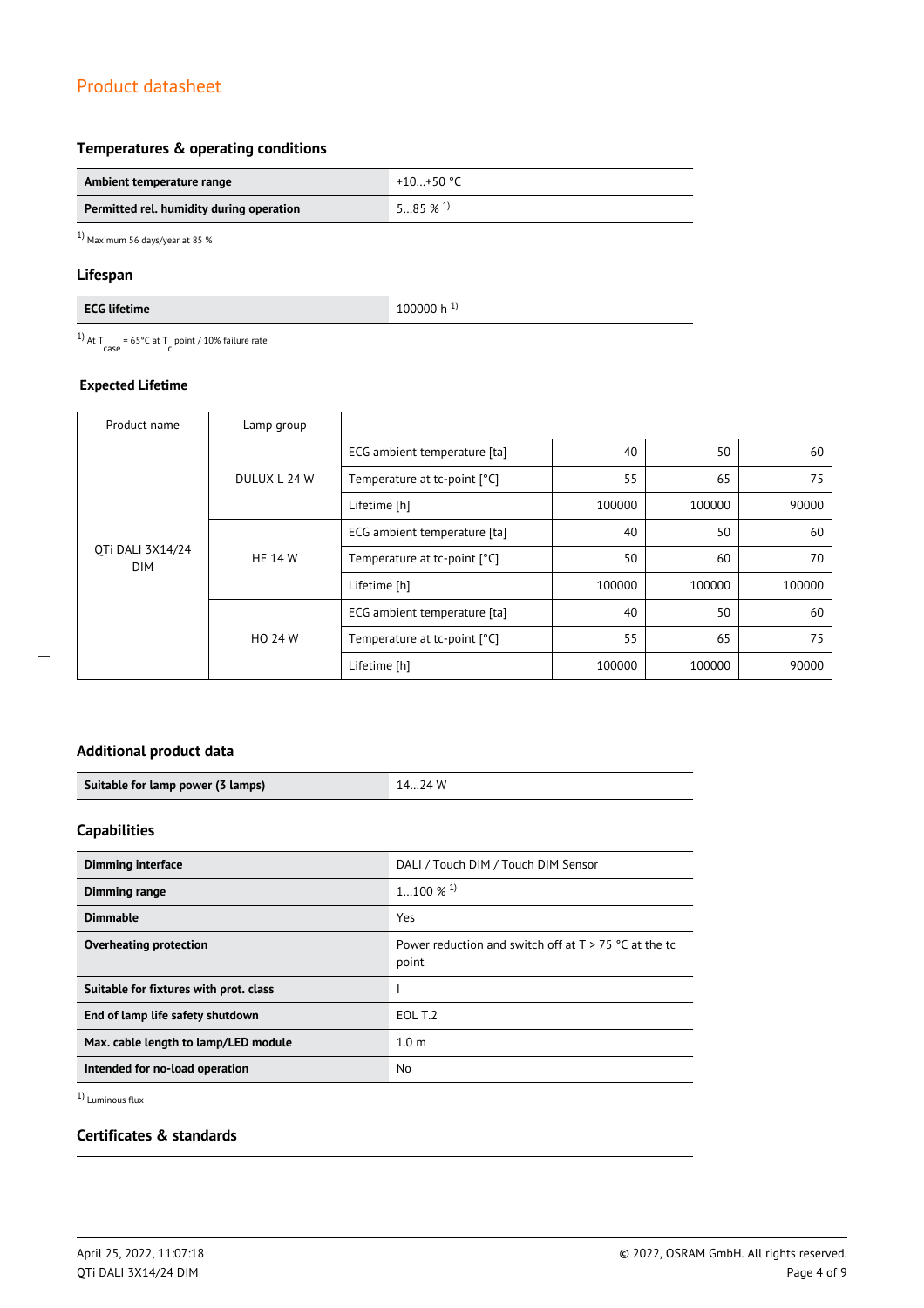| Approval marks - approval | VDE / VDE-EMC / EL / EAC / RCM / CCC                                                                                                                                                                                                          |
|---------------------------|-----------------------------------------------------------------------------------------------------------------------------------------------------------------------------------------------------------------------------------------------|
| <b>Standards</b>          | Acc. to EN 55015; EN 55022/Acc. to EN 61547/Acc. to<br>EN 61000-3-2/Acc. to EN 61347-2-3/Acc. to EN<br>60929/Acc. to EN 55015:2006 + A1:2007/Acc. to EN<br>61000-3-2/Acc. to EN 61547/Acc. to IEC 62386-<br>101:Ed1/Acc. to IEC 62386-102:Ed1 |
| EEI - Energy Label        | A1 BAT                                                                                                                                                                                                                                        |
| <b>Protection class</b>   |                                                                                                                                                                                                                                               |
| Type of protection        | IP <sub>20</sub>                                                                                                                                                                                                                              |

## **Logistical data**

**Commodity code** 850410809000

## **Environmental information**

| Information according Art. 33 of EU Regulation (EC) 1907/2006 (REACh) |                                                                                                      |  |  |
|-----------------------------------------------------------------------|------------------------------------------------------------------------------------------------------|--|--|
| Date of Declaration                                                   | 14-04-2022                                                                                           |  |  |
| <b>Primary Article Identifier</b>                                     | 4008321069955                                                                                        |  |  |
| Candidate List Substance 1                                            | Lead                                                                                                 |  |  |
| CAS No. of substance 1                                                | 7439-92-1                                                                                            |  |  |
| <b>Safe Use Instruction</b>                                           | The identification of the Candidate List substance is<br>sufficient to allow safe use of the article |  |  |
| Declaration No. in SCIP database                                      | df5c4508-9816-4550-89b7-8bddc2176ebb                                                                 |  |  |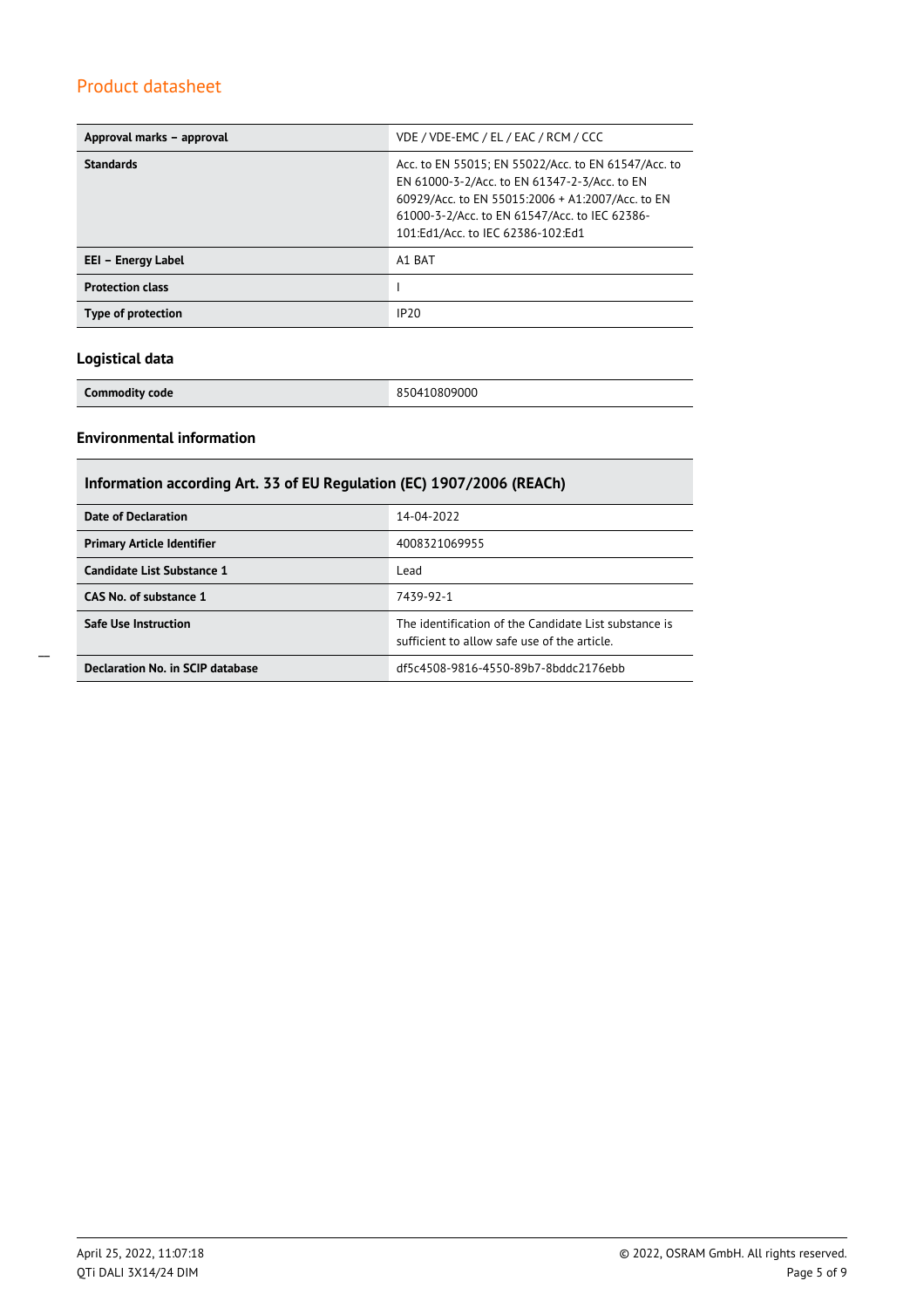## **Wiring Diagram**





 $\overline{a}$ 

319622\_QTi DALI 3x... DIM 493589\_Touch DIM Function - e.g. QTi DALI 1x... DIM



**DALI** control device  $\frac{1}{2}$ ECG  $\frac{3}{4}$  $\begin{array}{c}\n\overline{11} \\
\overline{21} \\
\overline{11}\n\end{array}$ -<br>- 1<br>- DA<br>- DA ECG  $3 +$ <br> $4 +$  $\frac{1}{2}$  $\frac{1}{2}$ ECG  $3 +$ 

493590\_Corridor Function - e.g. QTi DALI 1x... DIM 493666\_DALI wiring diagram - e.g. QTi DALI 1x... DIM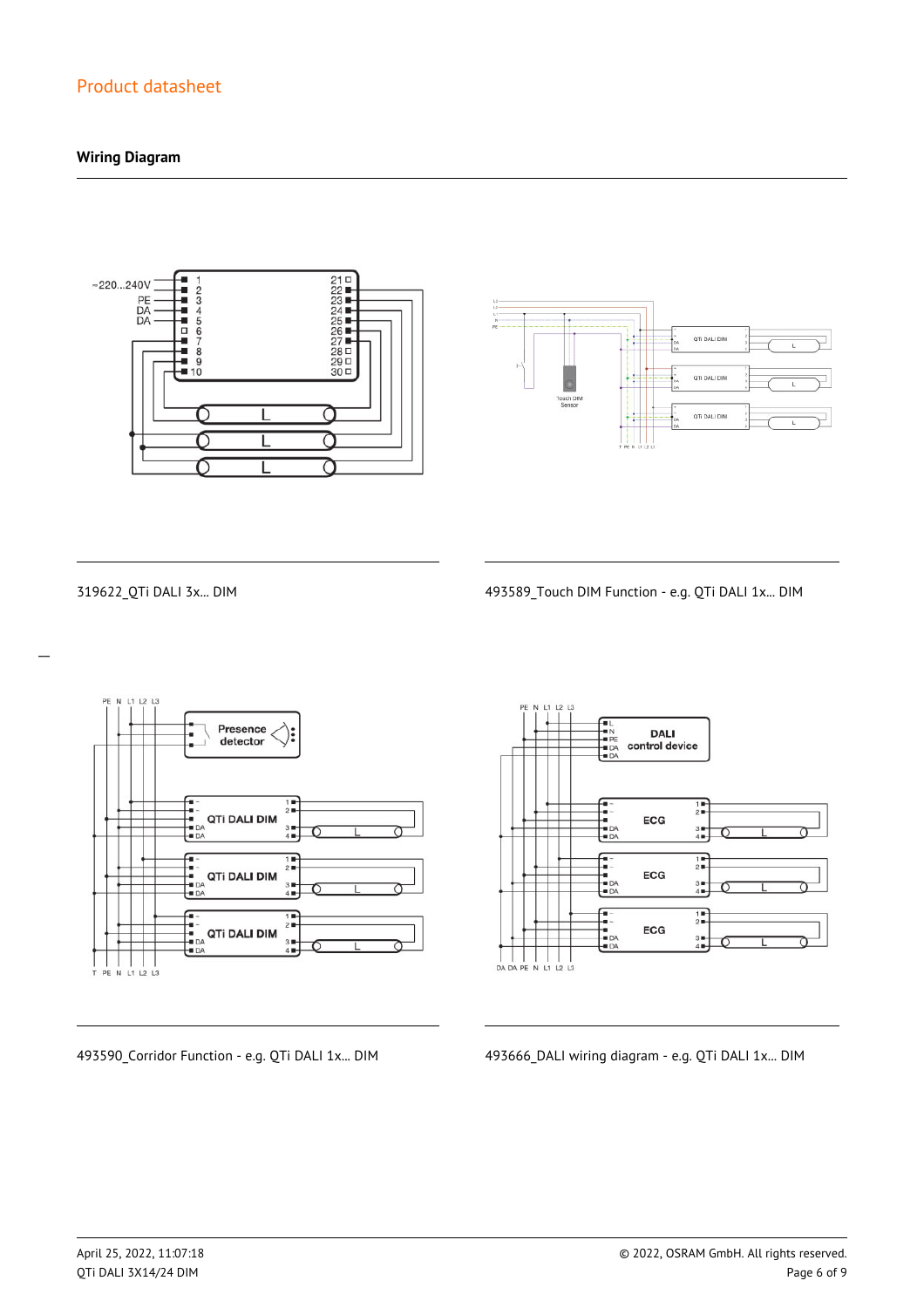#### Additional product information

\_ In order to achieve good radio interference suppression:1. Keep the cable between ECG and lamp as short as possible.2. The single lamp wires must be routed as close as possible to each other, whereas the lines of the different lamp ends must be routed separately.

#### Download Data

|                      | <b>File</b>                                                                                  |
|----------------------|----------------------------------------------------------------------------------------------|
|                      | User instruction<br>QUICKTRONIC QTi T5 DALI DIM                                              |
| 天                    | Addon Technical Information<br>502689_Frequent switching Quicktronic                         |
| $\overline{\lambda}$ | Addon Technical Information<br>502785 ECG lifetime - QUICKTRONIC (DALI) DIM                  |
| T                    | Certificates<br>335097 INOTEC                                                                |
| 丈                    | Certificates<br>OTI DALI VDE 40021252 210920                                                 |
|                      | Certificates<br>335135 Manufacturer's declaration – Burning-in of fluorescent lamps          |
|                      | Certificates<br>335153_Manufacturer's declaration – Low stand-by                             |
| 飞                    | Certificates<br>335154_Manufacturer's declaration – EN 55015:2006+A1:2007 (300 MHz)          |
| プ                    | Certificates<br>335169 Manufacturer's declaration – LampECG combinations: Frequent switching |
| 丈                    | Certificates<br>592319 EAC certificate for Quicktronics QT                                   |
| 下                    | Certificates<br>504208 VDE-EMC-CERTIFICATE QTI DALI DIM                                      |
| 天                    | Declarations of conformity<br>QUICKTRONIC DIM CE 3364258 190821                              |
| $\mathcal{L}$        | Operating instructions<br>592411 EAC QTi T5 DALI DIM                                         |
|                      | CAD data 3-dim<br>313451 360x40x21 9900042                                                   |
|                      | CAD data 3-dim<br>313478 360x40x21 9900042                                                   |
|                      | CAD data 3-dim<br>314276_360x40x21 9900042                                                   |
|                      | CAD data PDF<br>313387_360x40x21 9900042                                                     |
|                      |                                                                                              |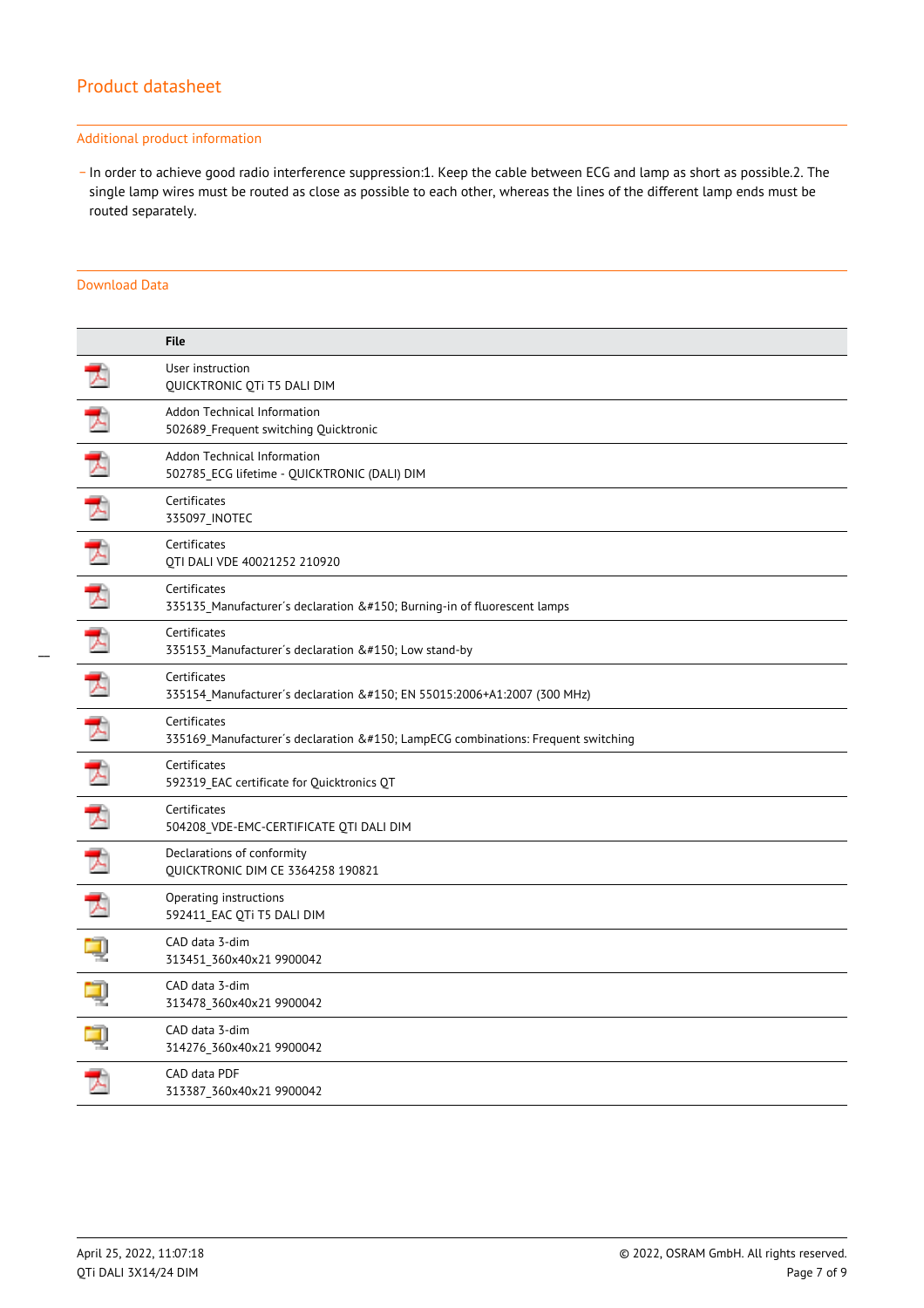#### Ecodesign regulation information:

Separate control gear and light sources must be disposed of at certified disposal companies in accordance with Directive 2012/19/EU (WEEE) in the EU and with Waste Electrical and Electronic Equipment (WEEE) Regulations 2013 in the UK. For this purpose, collection points for recycling centres and take-back systems (CRSO) are available from retailers or private disposal companies, which accept separate control gear and light sources free of charge. In this way, raw materials are conserved and materials are recycled.

#### Logistical Data

| <b>Product code</b> | <b>Product description</b> | Packaging unit (Pieces/Unit) | Dimensions (length x width x<br>height) | <b>Volume</b>          | <b>Gross weight</b> |
|---------------------|----------------------------|------------------------------|-----------------------------------------|------------------------|---------------------|
| 4008321069955       | OTI DALI 3X14/24 DIM       | Shipping carton box<br>20    | 380 mm x 96 mm x 206 mm                 | $7.51$ dm <sup>3</sup> | 8672.50 a           |

The mentioned product code describes the smallest quantity unit which can be ordered. One shipping unit can contain one or more single products. When placing an order, for the quantity please enter single or multiples of a shipping unit.

#### References / Links

For more information on the system guarantee and the terms and conditions of the guarantee visit

<www.osram.com/system-guarantee>

#### Disclaimer

 $\overline{a}$ 

Subject to change without notice. Errors and omission excepted. Always make sure to use the most recent release.